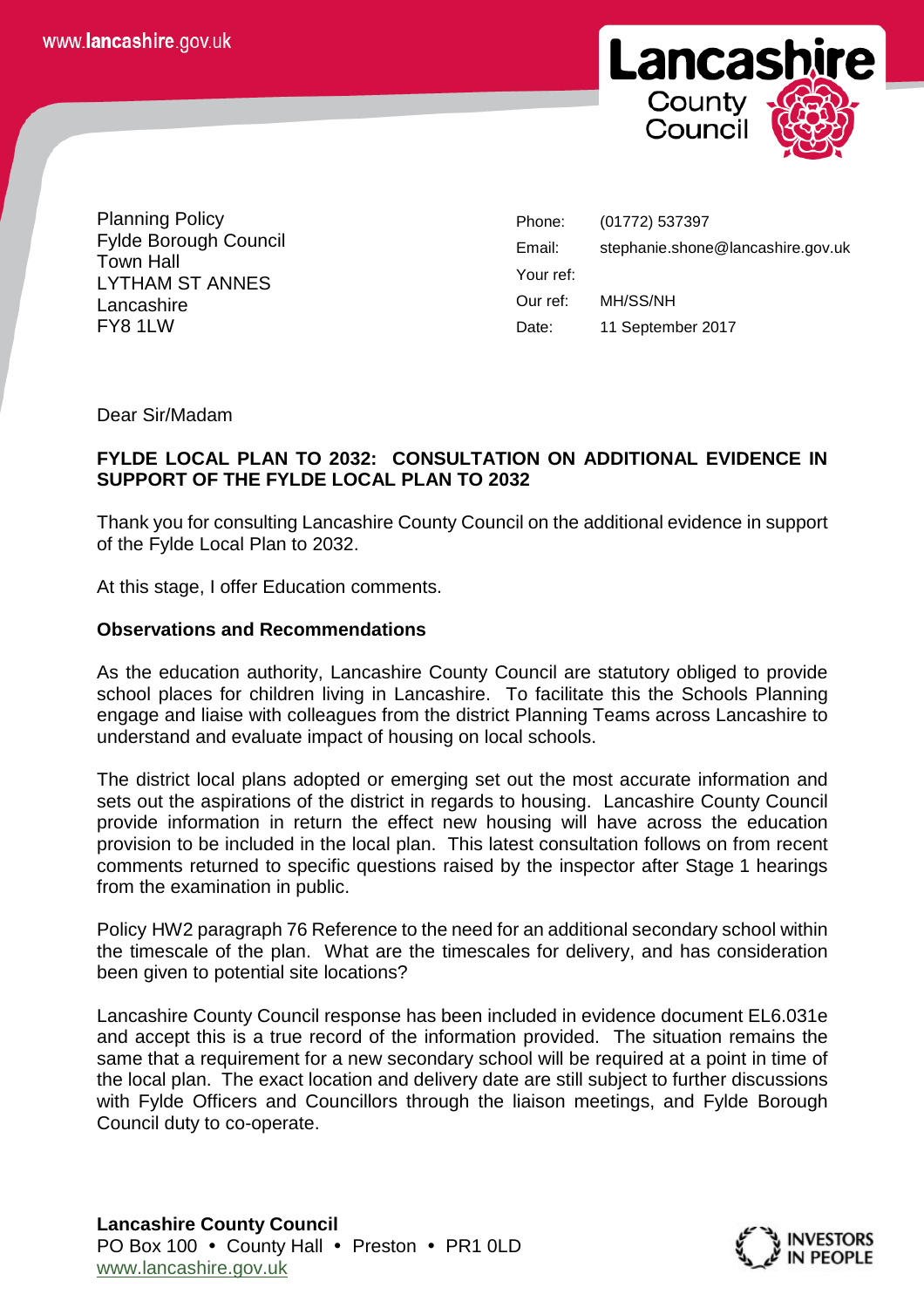For this latest consultation Fylde Borough Council has produced, 'The Additional Evidence in Support of the Fylde Local Plan to 2032' document. The document includes the updated Local Plan Trajectory Appendix 2, and sets out housing to be delivered from 2017 up to the end of the plan 2032.

The updated position at Appendix 2 includes latest housing build out rates and phasing supplied from developers and agents across strategic and non-strategic sites. In responding to this latest position, Schools Planning assume the targets will be achieved within the term of the plan and recognise the revision of 415 dwellings delivered per annum is now a **minimum** and not referred to as a **target** in previous versions of the plan. It is a view from Fylde Borough Council the previously under delivered housing supply will be met through the Liverpool or Sedgefield approach. Adopting either approach would result in a high annual target of delivery, this is indicated within the consultation document tables 1 and 2.

Based on the updated information in the trajectory, Schools Planning are able to provide an updated education forecast. Schools Planning adopts a worst case scenario at 4 bedroom until bedroom mix is clarified at the planning or reserved matters stage, assuming all the homes will be built. Producing a 5 year forecast annually is achieved from information received from the Planning Authority Housing Land Supply (HLS) or Annual Monitoring Report AMR.

| <b>Sites</b>           | 17/18 | 18/19 | 19/20                               | 20/21 | 21/22 | <b>Total</b> |  |  |
|------------------------|-------|-------|-------------------------------------|-------|-------|--------------|--|--|
| <b>Strategic</b>       | 163   | 191   | 262                                 | 207   | 130   |              |  |  |
| <b>Strategic</b>       | 122   | 122   | 114                                 | 105   | 137   |              |  |  |
| Strategic              | 75    | 56    | 95                                  | 110   | 133   |              |  |  |
| <b>Strategic</b>       | 114   | 126   | 173                                 | 151   | 155   |              |  |  |
| Non-strategic          | 86    | 105   | 151                                 | 66    | 103   |              |  |  |
| <b>Sub Total</b>       | 560   | 600   | 795                                 | 639   | 658   | 3252         |  |  |
| Allowance and          |       |       |                                     |       |       |              |  |  |
| <b>Windfall Sites</b>  | 119   | 119   | 119                                 | 51    | 50    | 458          |  |  |
|                        |       |       |                                     |       |       |              |  |  |
| <b>Five Year Total</b> | 679   | 719   | 914                                 | 690   | 708   | 3710         |  |  |
|                        |       |       |                                     |       |       |              |  |  |
| 3710                   | 0.38  | 1410  | Primary yield worst case scenario   |       |       |              |  |  |
| 3710                   | 0.17  | 630   | Primary yield average               |       |       |              |  |  |
| 3710                   | 0.15  | 556   | Secondary yield worst case scenario |       |       |              |  |  |
| 3710                   | 0.09  | 333   | Secondary yield average             |       |       |              |  |  |

Based on the latest information the table below indicates the yield of children in primary and secondary up to 2032 and is broken into three five year periods.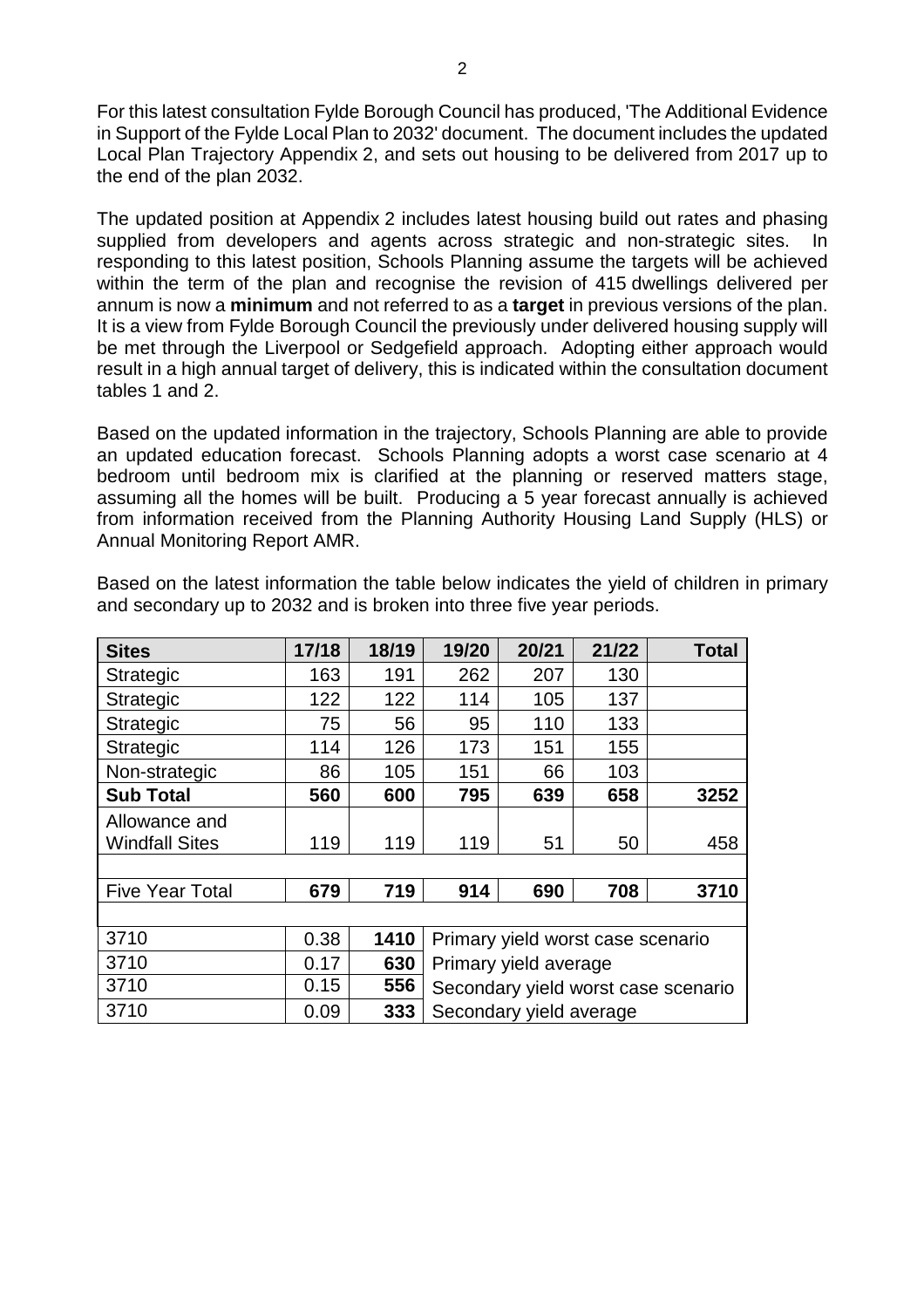| <b>Sites</b>                | 22/23        | 23/24        | 24/25                                                      | 25/26          | 26/27       | <b>Total</b> |  |  |  |  |
|-----------------------------|--------------|--------------|------------------------------------------------------------|----------------|-------------|--------------|--|--|--|--|
| <b>Strategic</b>            | 130          | 125          | 100                                                        | 100            | 100         |              |  |  |  |  |
| Strategic                   | 172          | 165          | 165                                                        | 128            | 120         |              |  |  |  |  |
| <b>Strategic</b>            | 170          | 150          | 140                                                        | 105            | 60          |              |  |  |  |  |
| Strategic                   | 91           | 60           | 35                                                         | 30             | 30          |              |  |  |  |  |
| Non-strategic               | 73           | 39           | 11                                                         | 0              | 0           |              |  |  |  |  |
| <b>Sub Total</b>            | 636          | 539          | 451                                                        | 363            | 310         | 2299         |  |  |  |  |
| Allowance and               |              |              |                                                            |                |             |              |  |  |  |  |
| <b>Windfall Sites</b>       | 40           | 40           | 40                                                         | 40             | 40          | 200          |  |  |  |  |
|                             |              |              |                                                            |                |             |              |  |  |  |  |
| <b>Ten Year Total</b>       | 676          | 579          | 491                                                        | 403            | 350         | 2499         |  |  |  |  |
|                             |              |              |                                                            |                |             |              |  |  |  |  |
| 2499                        | 0.38         | 950          | Primary yield worst case scenario                          |                |             |              |  |  |  |  |
| 2499                        | 0.17         | 425          | Primary yield average                                      |                |             |              |  |  |  |  |
| 2499                        | 0.15         | 374          | Secondary yield worst case scenario                        |                |             |              |  |  |  |  |
| 2499                        | 0.09         | 225          | Secondary yield average                                    |                |             |              |  |  |  |  |
|                             |              |              |                                                            |                |             |              |  |  |  |  |
| <b>Sites</b>                | 27/28        | 28/29        | 29/30                                                      | 30/31          | 31/32       | <b>Total</b> |  |  |  |  |
| <b>Strategic</b>            | 100          | 100          | 100                                                        | $\overline{0}$ | 0           |              |  |  |  |  |
| <b>Strategic</b>            | 120          | 100          | 90                                                         | 90             | 90          |              |  |  |  |  |
| Strategic                   | 20           | 0            | 0                                                          | 0              | 0           |              |  |  |  |  |
| Strategic                   | 30           | 30           | 6                                                          | $\overline{0}$ | $\mathbf 0$ |              |  |  |  |  |
| Non-strategic               | 0            | 0            | $\overline{0}$                                             | $\Omega$       | $\Omega$    |              |  |  |  |  |
| <b>Sub Total</b>            | 270          | 230          | 196                                                        | 90             | 90          | 876          |  |  |  |  |
| Allowance and               |              |              |                                                            |                |             |              |  |  |  |  |
| <b>Windfall Sites</b>       | 40           | 40           | 40                                                         | 40             | 40          | 200          |  |  |  |  |
|                             |              |              |                                                            |                |             |              |  |  |  |  |
| <b>Fifteen Year Total</b>   | 310          | 270          | 236                                                        | 130            | 130         | 1076         |  |  |  |  |
|                             |              |              |                                                            |                |             |              |  |  |  |  |
| 1076                        | 0.38         | 408          | Primary yield worst case scenario                          |                |             |              |  |  |  |  |
| 1076                        | 0.17         | 182          | Primary yield average                                      |                |             |              |  |  |  |  |
| 1076                        | 0.15         | 161          | Secondary yield worst case scenario                        |                |             |              |  |  |  |  |
| 1076                        | 0.09         | 97           | Secondary yield average                                    |                |             |              |  |  |  |  |
|                             |              |              |                                                            |                |             |              |  |  |  |  |
| <b>Total Yield 15 Years</b> |              |              |                                                            |                |             |              |  |  |  |  |
|                             |              |              |                                                            |                |             |              |  |  |  |  |
| 7285<br>7285                | 0.38<br>0.17 | 2768<br>1238 | Primary yield worst case scenario<br>Primary yield average |                |             |              |  |  |  |  |
|                             |              |              | Secondary yield worst case scenario                        |                |             |              |  |  |  |  |
| 7285                        | 0.15         | 1092         |                                                            |                |             |              |  |  |  |  |
| 7285                        | 0.09         | 655          | Secondary yield average                                    |                |             |              |  |  |  |  |

In Section 3 of the consultation document paragraph 3.1 to 3.3, it refers to the five year housing supply statement and monitoring changes. Lancashire County Council Schools Planning welcome the approach to simplifying the information to include site-by-site